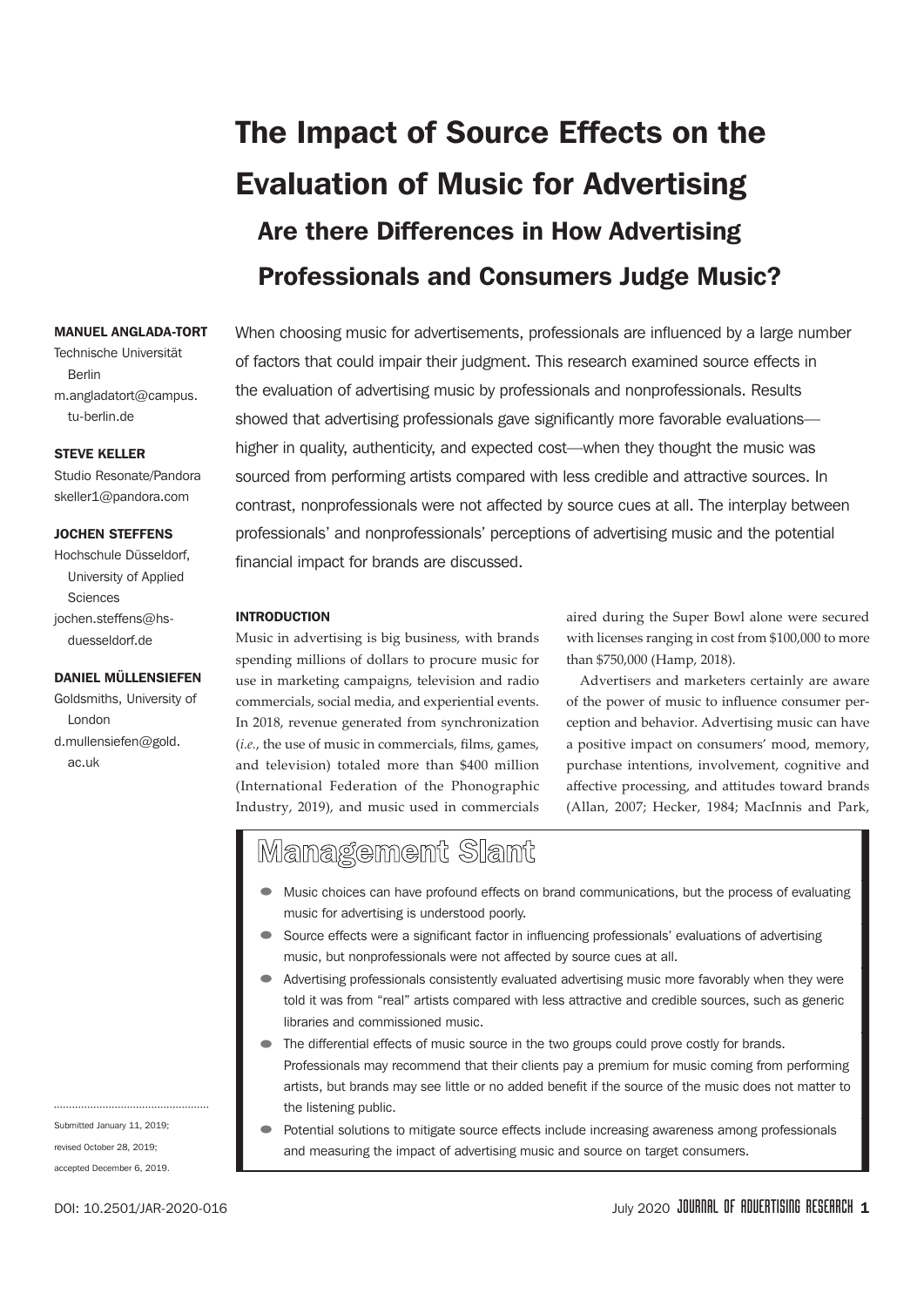When choosing music for advertisements, professionals need to consider a complex interplay of four interconnected factors that infuence consumers' responses to advertising music.

1991; North and Hargreaves, 2008; Shevy and Hung, 2013). It therefore is not surprising that music has played an important role in advertising since the frst days of radio broadcasting in 1923 (Bullerjahn, 2006; Furnham, Abramsky, and Gunter, 1997; Hetinger, 1933; Kellaris, Cox, and Cox, 1993). A failure to use music and the associated extramusical elements adequately nevertheless can decrease communication efectiveness (Lantos and Craton, 2012), resulting in detrimental efects on atitudes toward the brand and purchase intentions (Allan, 2007). In selection of music for advertising, the use of efficient and reliable decision-making methods thus is indispensable to advertising practitioners and brands. This evaluative process, however, is complex, highly subjective, and poorly understood.

#### Choosing Music for Advertising

When choosing music for advertisements, professionals need to consider a complex interplay of four interconnected factors that infuence consumers' responses to advertising music (Lantos and Craton, 2012):

- the music—its genre, style, and structural characteristics;
- the listener—his or her musical taste, age, personality, and culture;
- the listening situation— including ongoing activities and social context; and
- the listener's advertising processing strategy.

On top of that, this process becomes even more complex when one considers the wide variety of decision makers involved, which can include agency producers, creative directors, music supervisors, account teams, brand managers, and chief marketing officers (Passmann, 2017).

In spite of knowledge of the importance of music in advertising and an awareness of the highly subjective and complex nature of music evaluation, however, there has been a lack of empirical research examining the factors that can infuence perceptions of

advertising music. The authors' main motivation for the current study thus flows from a need to shed light on this issue by investigating key factors that infuence professionals evaluating music for advertising purposes.

#### Source Effects

Among all possible infuential factors, this study focused on source efects. The source of the message is a central factor in communication and persuasion (Pornpitakpan, 2004; Wilson and Sherrell, 1993), and it is one of the most critical variables that one can manipulate when designing a product or an advertising campaign. For more than fve decades, research in marketing and consumer behavior consistently has shown that characteristics of the source either can improve or can diminish the potential of a message to infuence behavior (Feng and MacGeorge, 2010; Pornpitakpan, 2004; Priester and Pety, 2003; Thompson and Malaviya, 2013; Wilson and Sherrell, 1993).

In particular, researchers have identifed two source characteristics that are particularly important: credibility and atractiveness (Amos, Holmes, and Struton, 2008; Erdogan, 1999; Ohanian, 1991). This body of research shows that credible and atractive sources are more persuasive and, in turn, have a greater potential to enhance advertising efectiveness and purchase intentions than less credible and attractive sources (Goldsmith, Lafferty, and Newell, 2000; Gotlieb and Sarel, 1991; Harmon and Coney, 1982; Hovland and Weiss, 1951; Thompson and Malaviya, 2013; Wu and Shafer, 1987). Two dimensions traditionally have been considered to underlie source credibility (Dholakia and Sternthal, 1977; Erdogan, 1999; Hovland, Janis, and Kelley, 1953; Ohanian, 1991): expertise (*i.e*., the source's ability to confer accurate and valid information) and trustworthiness (*i.e.*, the honesty, integrity, and believability of a source). Studies also show that the efectiveness of a message depends on the source's atractiveness (Erdogan, 1999; Ohanian, 1991), which refers to the source's familiarity, likability, and similarity to the message recipient.

#### HYPOTHESIS FORMULATION

#### The Source of the Music

When music is evaluated for advertising purposes, the diferent candidates normally are presented with contextual information, such as artist name, song title, and the source of the music. Information about the source of the music indicates where the music piece can be obtained or by whom it has been produced. It can be associated with central aspects in the evaluative process, such as cost, issues related to copyrights, authenticity, aesthetic properties, and potential associations with the artist's status or career. It is somewhat surprising, however, that the impact of source efects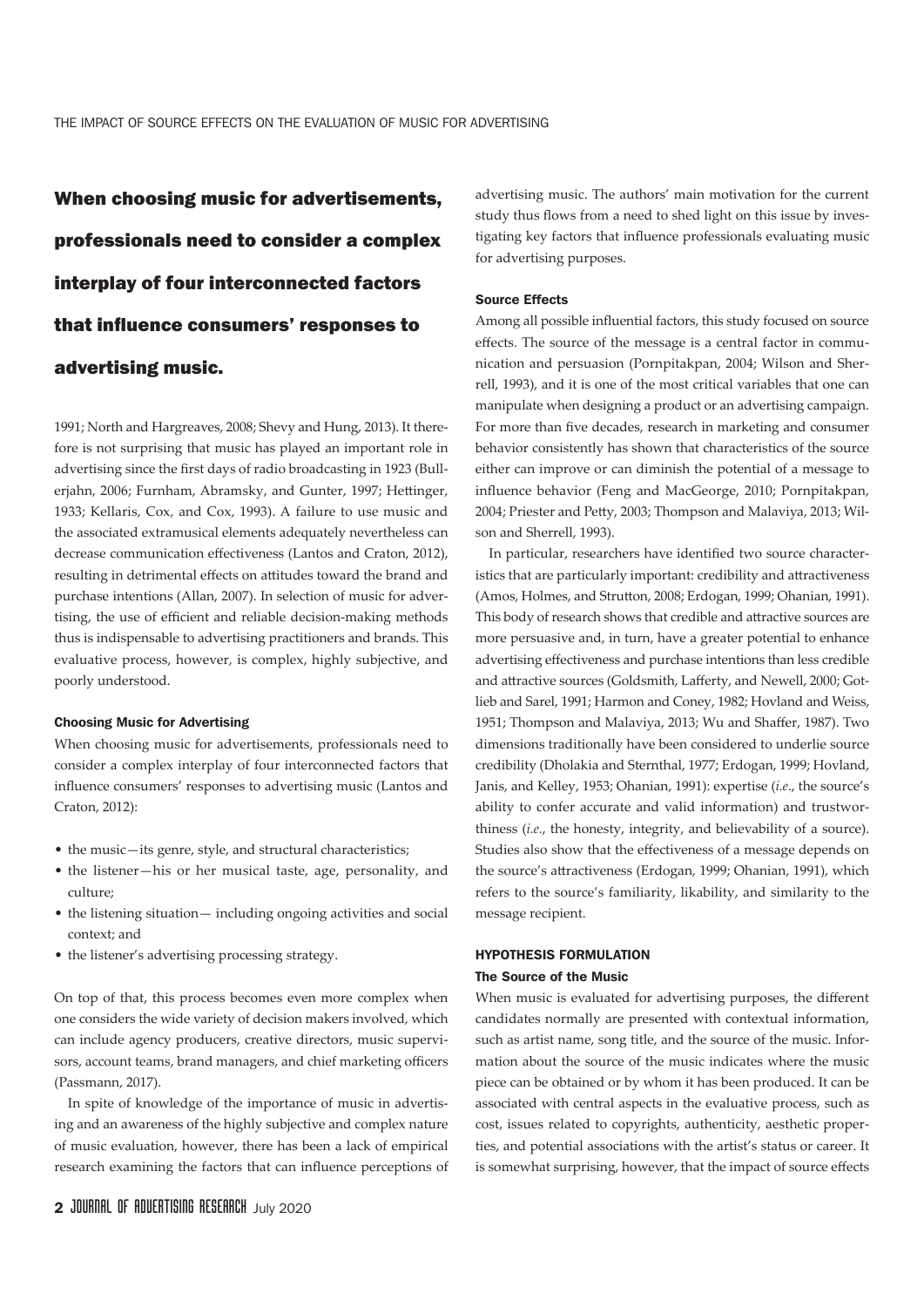on the evaluation of advertising music has been neglected in the literature so far.

The authors proposed that the music source may play an important role in the evaluation of advertising music, because some music sources may be perceived as more credible and atractive than others. Evidence from music psychology supports this idea, with fndings showing that music performances atributed to highly prestigious (more atractive) and skillful (more credible) artists are evaluated signifcantly higher on aesthetic properties than music atributed to less atractive and credible sources (Anglada-Tort and Müllensiefen, 2017; Fischinger, Kaufmann, and Schlotz, 2018; Kroger and Margulis, 2016). To the best of the authors' knowledge, the only published work considering the source of the music in advertising is the theoretical model of consumer responses to advertising music (Lantos and Craton, 2012). This model suggests three possible sources for advertising music:

- Commissioned music: an original piece of music composed and produced specifcally for the commercial
- Existing music: an existing piece of music that can be either copyrighted or available without cost, or stock music that is prerecorded for purchase or rental
- Altered music: an adapted piece of music from existing compositions that is modifed to increase its distinctiveness, ft with the commercial and brand, or avoid royalty payments.

The current study focuses on the two frst music sources (*i.e*., commissioned music and existing music) and makes a further distinction within the category of existing music. That is, existing music either can come from generic music libraries (otherwise known as "stock music") or can be sourced from commercially successful artists or celebrities. This distinction was motivated by research on the use of celebrity endorsements in advertising (Amos *et al*., 2008; Erdogan, 1999; Knoll and Mathes, 2017). Celebrity endorsement is a way of manipulating source credibility and atractiveness, with roughly 25 percent of U.S. advertisements using celebrity endorsers (Shimp, 2000). Although the use of celebrities in advertisements can have advantages, such as increasing atention and polishing image, this practice is also susceptible to risks, including overshadowing the brand or creating public controversies (Amos *et al*., 2008; Erdogan, 1999). In this study, therefore, the authors experimentally manipulated the presence of the following three sources to examine source efects on the evaluation of advertising music.

**Performing Artist Source.** This category consists of existing music released commercially by performing artists. Music from

performing artists typically is sourced from record labels or publishing companies. These music selections are licensed from the copyright holders and may require large fees for their use. Music coming from existing artists is expected to be perceived as more credible and atractive than music coming from other sources.

**Generic Library Source.** This category consists of existing music from generic music libraries or stock music. Music in this source is licensed from a generic music library, which often has hundreds, if not thousands, of recordings that can be licensed for commercial use. The licensing costs typically are signifcantly lower for these library tracks than for those licensed from artists or commissioned from a music production company. Music licenses from generic libraries normally are nonexclusive, which means that any brand can use the same track, with the potential result that music heard in a commercial for one brand also might be heard in a commercial for another. As a result, music obtained from these libraries is expected to be viewed as less credible and atractive than music from existing artists.

**Commissioned Music Source.** This category includes music specifcally commissioned from production companies or composers in response to an advertising brief. Music obtained from this source typically consists of bespoke musical performances, commissioned specifcally for use in the advertisement by an advertising agency or brand. Fees paid for these compositions often include the acquisition of the publishing and master recording rights. Commissioned music allows for better brand fit, because it often is scored and created to match specifc creative criteria. The acquisition of the music copyrights saves licensing costs over time, which can be substantial. Commissioned music also is expected to be perceived as less credible and atractive than music sourced from performing artists.

- H1: The same advertising music will be evaluated more positively when its associated source is a performing artist compared with generic library or commissioned music.
- H2: Evaluations of the same advertising music will difer between generic library and commissioned music associated sources.

H1 and H2 are expected to hold regardless of the product category and to apply in the professional and nonprofessional groups. Note that the direction of H2 cannot be specifed because of the lack of research on this topic, but commissioned music and music from generic libraries difer in several critical aspects, such as cost, copyrights, authenticity, and fit with the brand.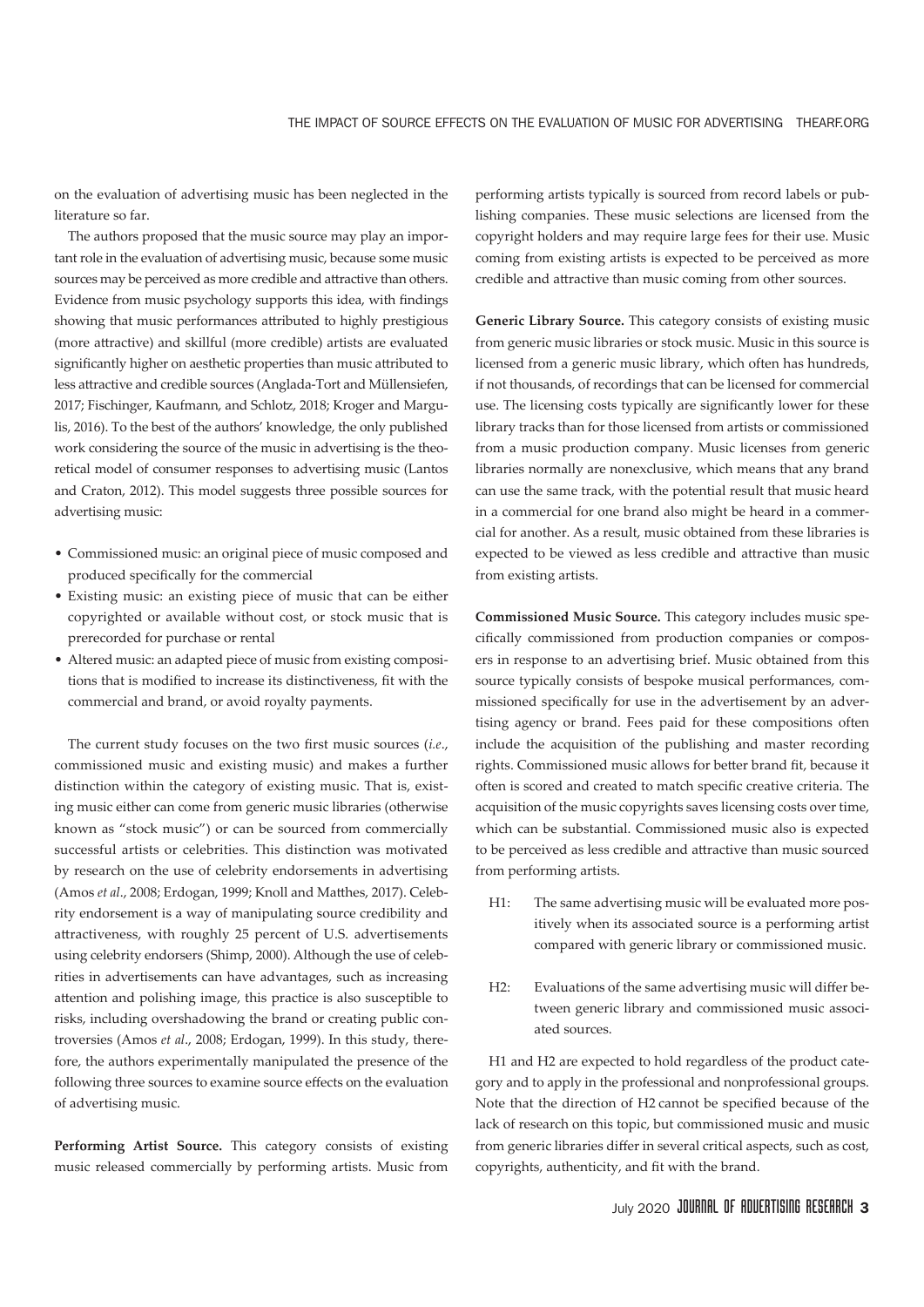#### Professionals versus Nonprofessionals

With music playing such a consequential role in brand messaging and consumers' buying behavior, choices about what music to use and how much to pay for that use are incredibly important. Advertising professionals are entrusted by their clients to make decisions about music that afect not only the advertising message but also the cost associated with music procurement. The primary focus of the present study thus was on the evaluation of advertising music by advertising professionals.

To determine to what extent source effects are specific to this expert group and whether they may afect brands adversely, it is crucial to assess the degree to which source efects are also present in the nonprofessional population. If source efects infuence advertising professionals and nonprofessionals equally, then being aware of source cues and choosing music on the basis of this information could prove advantageous for advertisers and marketers, even though those choices may result in higher costs paid for music licenses. In contrast, if the general public (nonprofessionals) is not infuenced by source efects, then advertising professionals are biased in a way that is inconsistent with the perception of ordinary consumers. If this is the case, why should brands spend more money on licensed tracks from performing artists than on tracks procured from more economical sources? Brands could be served better by commissioning music specifcally for the commercial, which allows for better brand fit, greater creative freedom, lower costs, and the opportunity to acquire the publishing and master recording rights.

There has been remarkably litle research conducted on the differences between the general population and advertising practitioners. There is, however, evidence highlighting the diferences between people working in advertising and the general public in a number of critical dimensions, such as age, personality, personal values, morality, and even the way they are infuenced by cognitive biases (Tenzer and Murray, 2018, 2019). Moreover, advertising professionals often operate on a gut instinct about consumer preferences and beliefs that are disconnected from the empirical reality (Ruth & Spangardt, 2017; Tauchnitz, 1990).

H3: Source effects will have a stronger influence on evaluations by advertising professionals than by nonprofessionals.

In sum, the current study investigated source efects in the evaluation of advertising music by advertising professionals (Experiment 1). To explore whether source efects are limited to this expert group or whether they extend to the general population as a whole, the authors also assessed the extent to which source efects were present among a group of nonprofessionals (Experiment 2). By measuring the diferential efects of source

## The primary focus of the current study was on the evaluation of advertising music by advertising professionals.

in these two groups, one could determine to what extent source efects in an advertising context are due to expertise and whether they may lead to a tangible fnancial impact for brands. The degree to which source efects exist and the interplay between professionals' and nonprofessionals' perceptions therefore can have major implications for how music creativity, quality, and cost are evaluated in the world of advertising.

## EXPERIMENT 1: ADVERTISING AND MARKETING PROFESSIONALS

## Methods

**Participants.** A total of 50 advertising professionals participated in the experiment (20 female, 30 male), ages 29–64 years (*M* = 40.74, *SD* = 6.99). Participants were professionals with an average of 15.69 (*SD* = 7.20) years of experience in synchronization revenues (64 percent in marketing and advertising and 26 percent in sectors related to media, television and flm, production, and creative design). The majority of professionals (74 percent) reported that they worked in the Americas (including South and North America), whereas the remaining 26 percent worked in either Europe, both Europe and America, or other countries (one participant in Australia and one in Russia).

The group of professionals had an average amount of musical training, as measured by the Gold–MSI musical training score  $(M = 23.22, SD = 10.77)$ , equivalent to the 38th–40th percentiles of the data norm reported in previous research (Müllensiefen, Gingras, Stewart, and Musil, 2014). Note that the Gold–MSI is a widely established self-report inventory to measure individual diferences in musical sophistication (Müllensiefen *et al*., 2014). It includes a factor to measure the formal musical training that an individual has received. Participants were recruited *via* e-mail from established New York City advertising agencies as well as through the Berlin School of Creative Leadership (an executive master of business administration program aimed toward midcareer creative professionals from around the world working in felds such as advertising, marketing, and media).

**Design.** The present study used a 3 (music source) × 3 (product category) repeated-measures design. Music source (artist versus commissioned versus library) and product category (soft drink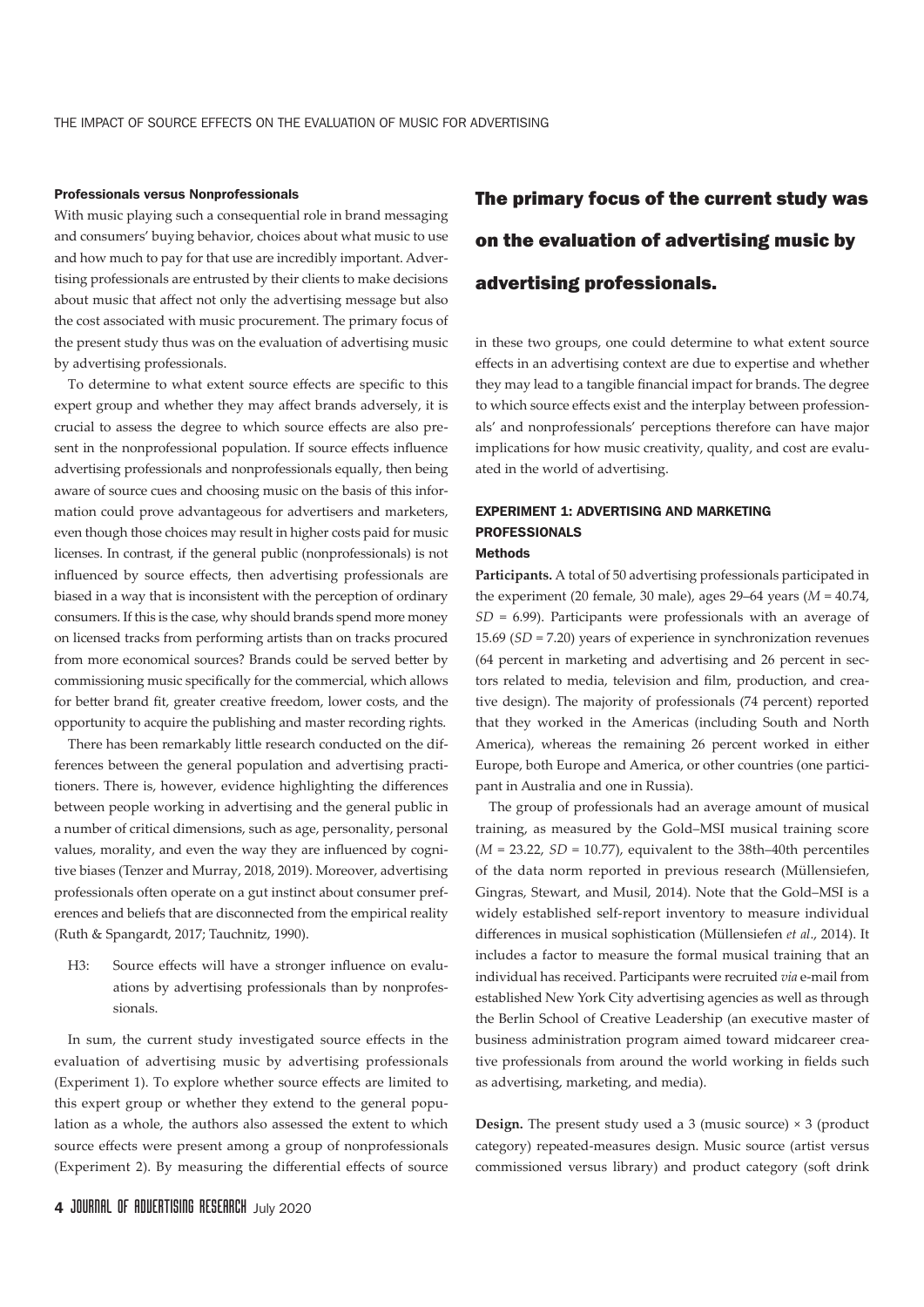Table 1 Latin Square Design Used to Counterbalance Song-Source Pairings

| Song-Source        |                                      |                    |                    |
|--------------------|--------------------------------------|--------------------|--------------------|
| <b>Combination</b> | <b>1st Pair</b>                      | 2nd Pair           | <b>3rd Pair</b>    |
| Combination 1      | Song $1 +$ Artist                    | Song $2 +$ Com.    | Song $3 +$ Library |
|                    | Combination $2$ Song $1 +$ Artist    | Song $2 +$ Library | Song $3 +$ Com.    |
|                    | Combination $3$ Song $1 +$ Com.      | Song $2 +$ Library | Song $3 +$ Artist  |
| Combination 4      | Song $1 +$ Com.                      | Song $2 +$ Artist  | Song $3 +$ Library |
| Combination 5      | Song $1 +$ Library                   | Song $2 +$ Com.    | Song $3 +$ Artist  |
| Combination 6      | Song $1 +$ Library Song $2 +$ Artist |                    | Song $3 +$ Com.    |

Note: Participants were allocated randomly to one of the six combinations. The order of presentation of the three song excerpts for each combination was randomized for each participant. Com. = commissioned music.

versus lifestyle versus fnancial services) were the two withinsubject factors. The three music sources were paired with three excerpts of advertising music for each product category. The pairing between song excerpts and music sources was counterbalanced fully within each product category and across participants according to a Latin-square design (Berman and Fryer, 2014). This resulted in six possible source–song combinations for each product category (See Table 1).

Participants were allocated randomly to one of the six combinations at the start. All participants thus listened to nine song excerpts without repeating any of the excerpts or music sources. The order of presentation of the three product categories and the three song excerpts within each product category was randomized for each participant.

**Music Stimuli.** Three product categories were chosen from a list of the world's largest advertisers (AdAge, 2016): soft drink, lifestyle, and fnancial services. Music selections were matched to these categories by audio-branding experts with experience aligning brand atributes (*e.g*., consumer demographics, tone of voice, brand personality) with musical elements (*e.g*., music style, genre, tempo, timbre, pitch, lyrics). Each product category included three music selections, for a total of nine music excerpts of advertising music. All stimuli consisted of 30-second excerpts of music tracks commissioned specifcally for television commercials but never publicly released. All excerpts contained vocals and were mastered to control for any diferences in volume and dynamics among the samples. The music stimuli were provided by an audio-branding agency (iV, Nashville, TN).

**Music Source Descriptions.** Nine short descriptions were created to establish the source of the music to participants (See Table 2 for the descriptions used for each product category). The same three

Table 2 Descriptions of Music Source for Each Product **Category** 

| <b>Product Category:</b><br><b>Music Source</b> | <b>Description Presented with Song Excerpt</b>                                                                                   |
|-------------------------------------------------|----------------------------------------------------------------------------------------------------------------------------------|
| Soft drink: Artist                              | This track is by the U.K. band The Lulus, released<br>on their second album, Summer Again (2016),<br>and licensed for use.       |
| Soft drink:<br>Commissioned                     | This track was commissioned by an advertising<br>agency and created by a music company<br>specifically for a commercial.         |
| Soft drink: Library                             | This track was obtained from the generic music<br>library of Audio Network (London), and licensed<br>for use.                    |
| Lifestyle: Artist                               | This track is by the Canadian band Mayfare,<br>released on their debut album, Between the Lines<br>(2014), and licensed for use. |
| Lifestyle:<br>Commissioned                      | This track was commissioned by an advertising<br>agency and created by a music company<br>specifically for a commercial.         |
| Lifestyle: Library                              | This track was obtained from the generic music<br>library of Premium Beats (Montreal), and licensed<br>for use.                  |
| <b>Financial Services:</b><br>Artist            | This track is by the American artist Kris King,<br>released on his debut album, Smooth (2015), and<br>licensed for use.          |
| <b>Financial Services:</b><br>Commissioned      | This track was commissioned by an advertising<br>agency and created by a music company<br>specifically for a commercial.         |
| <b>Financial Services:</b><br>Library           | This track was obtained from the generic music<br>library Killer Tracks (Santa Monica, CA), and<br>licensed for use.             |

source categories were assigned to each product category. To minimize familiarity efects and personal preferences with existing performing artists, fictitious information was used for artist and album names. To control for nationality bias or preference, the information regarding nationality was kept constant for each product category; each category only included one nationality across the three music descriptions, either the United Kingdom, Canada, or the United States. The source descriptions were presented on top of the audio player, indicated as "music descriptions."

**Evaluation Form.** The evaluation form consisted of five Likert rating scales. The following four rating scales were used to measure diferent aspects of music aesthetics and quality:

- Liking of the music, on a scale from 1 ("dislike extremely") to 6 ("like extremely")
- Music quality, from 1 ("very bad") to 6 ("very good")
- Authenticity of the music, from 1 ("not at all") to 6 ("very much")
- Musical fit with the product category, from 1 ("very bad") to 6 ("very good").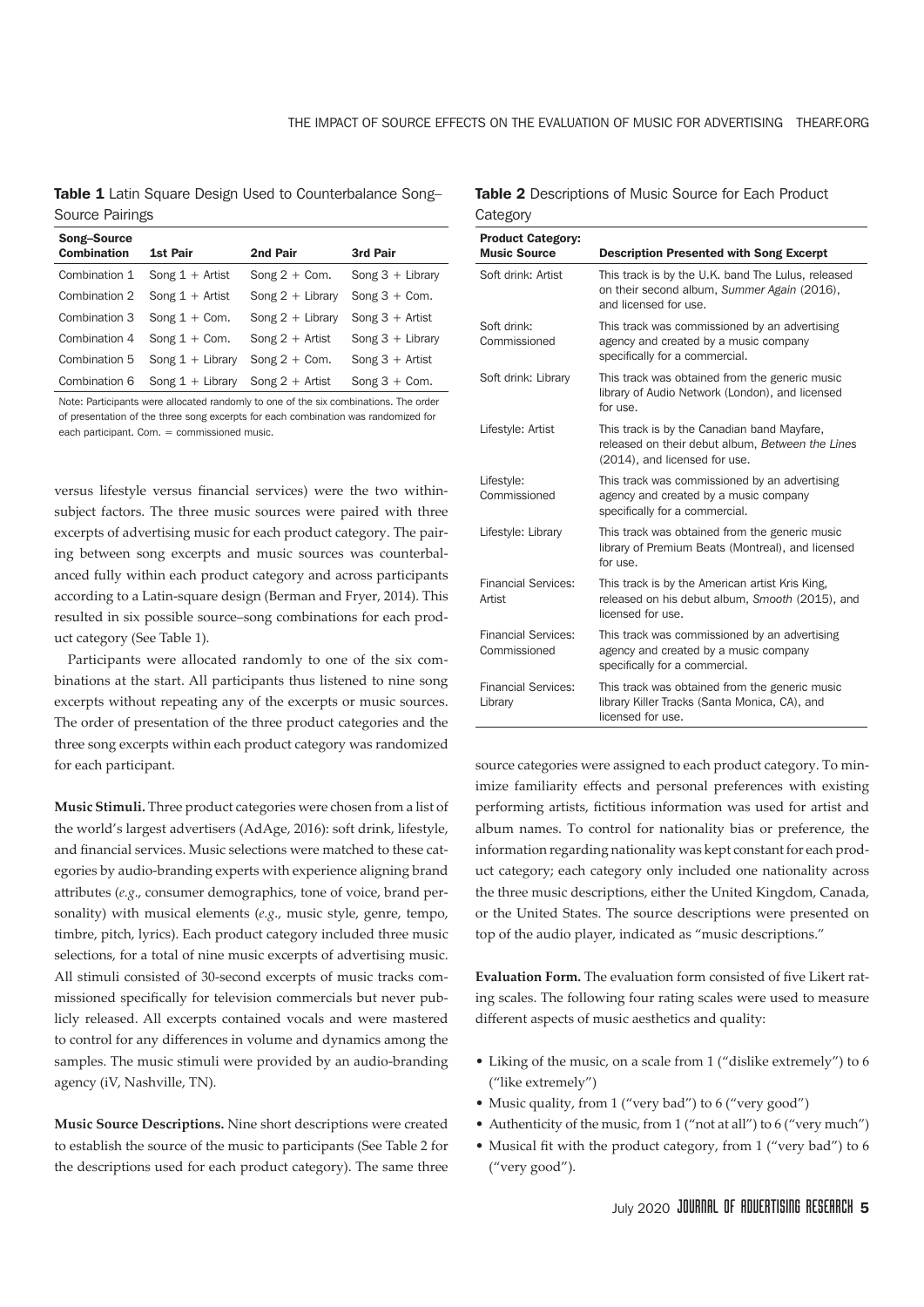Additionally, the authors included a rating scale designed to measure the expected cost associated with the use of the music ("Based on your experience, how much would you expect to pay for a one-year 'all media' license to use this music in a commercial?"; 1 = "less than \$1,000" to 7 = "\$1,000,000 or more," with  $8 =$  "I don't know"). At the end of the experiment, participants were provided with a question to measure the subjective awareness of source efects; it asked participants whether they thought that the track descriptions (source cues) afected their ratings of the music, on a scale from 1 ("not at all") to 6 ("very much").

**Procedure.** Participants were tested online with Qualtrics survey software (Provo, UT). They were told that the main purpose of the study was to evaluate how people perceive music in the feld of marketing and audio branding. After consenting to participate in the experiment, participants were asked to fill out personal information regarding gender, age, and job characteristics. They then were instructed in wearing headphones and adjusting the volume of the music to a comfortable listening level when listening to the music samples. Participants were instructed to listen to each music selection and evaluate it as accurately as possible, using the evaluation form.

The experiment had three blocks with exactly the same procedure, one for each product category. In each block, participants were told the product category of the block (e.g., "This is a financial services/ bank brand") and asked to listen to the three song excerpts and evaluate them. The experiment was granted ethical clearance by the Ethics Commitee of the Faculty V at the Technische Universität Berlin, Germany.

**Statistical Analysis.** To test the main hypothesis regarding the efects of music source, the authors used linear mixed-efects models, as implemented in the R packages *lme4* (Bates, Mächler, Bolker, and Walker, 2015). Separate analyses were conducted that used the five rating scales as dependent variables:

- Liking of the music,
- Music quality,
- Authenticity,
- Musical fit, and
- Expected cost.

In all analyses, the source of the music was the fixed-effect factor, whereas participant type, music excerpt, and product category were the random-efects factors. Efect coding (as opposed to the default treatment coding) and Type III Wald chi-square signifcance tests were employed. Corrections for pairwise comparisons

were performed according to the method suggested by a previous researcher (Holm, 1979), which controls for family-wise error rate for multiple tests and holds under arbitrary assumptions. Efects sizes were calculated with the R package MuMIn (Barton, 2016), which calculates the marginal and conditional coefficient of determination for mixed-effect models. The marginal  $R<sup>2</sup>$  of the model  $(R<sub>m</sub><sup>2</sup>)$  calculates the variance explained by the fixed factors, whereas the conditional  $R^2$  of the model  $(R<sub>c</sub><sup>2</sup>)$  calculates the variance explained by both fxed and random factors.

The authors analyzed the five rating scales separately for two reasons: to capture diferent aspects of participants' responses to music, and to avoid potential issues related to face validity (*e.g*., these five constructs are theoretically distinct and not typically combined in marketing and advertising literature). Despite these differences, however, the five rating scales correlated significantly (See Appendix A for a correlation table). A principal-components analysis thus was performed on the fve items (See Appendix B for technical information regarding the principal-components analysis and component loadings). The principal-components analysis showed great sampling adequacy and a one-factor solution including four of the fve rating scales—liking, quality, authenticity, and music ft—which explained 69.97 percent of the variance. The Cronbach's alpha was 0.84. Scores of the single-component solution were calculated (*z* scores), and this factor is referred to in the subsequent analysis as the "aesthetic evaluation factor."

#### **Results**

The data from one participant whose job was not related to synchronization revenues and three participants who did not complete the online experiment were excluded from the subsequent analysis.

The effect of music source on the five rating scales is shown below (See Figure 1). Overall, advertising professionals evaluated the same pieces of advertising music significantly more favorably (*i.e*., music quality, authenticity, expected cost) when the music excerpts were presented as coming from "real" artists, as compared with commissioned music or, in the case of authenticity and cost evaluations, when presented as coming from generic music libraries. (See Appendix C for a summary table of the fve linear mixed-efects models.)

After the authors corrected for multiple comparisons, the efect of music source was statistically signifcant in the rating scales measuring music quality ( $p = 0.01$ ;  $R_m^2 = 0.015$ ,  $R_c^2 = 0.303$ ), authenticity ( $p < 0.001$ ;  $R_m^2 = 0.031$ ,  $R_c^2 = 0.322$ ), and expected cost ( $p <$  $0.001; R_m^2 = 0.017, R_c^2 = 0.775$ . It was nonsignificant, by contrast, in the scales measuring liking ( $p = 0.02$ ;  $R_m^2 = 0.014$ ,  $R_c^2 = 0.258$ ) and musical fit ( $p = 0.46$ ;  $R_m^2 = 0.002$ ,  $R_c^2 = 0.475$ ). The strongest effect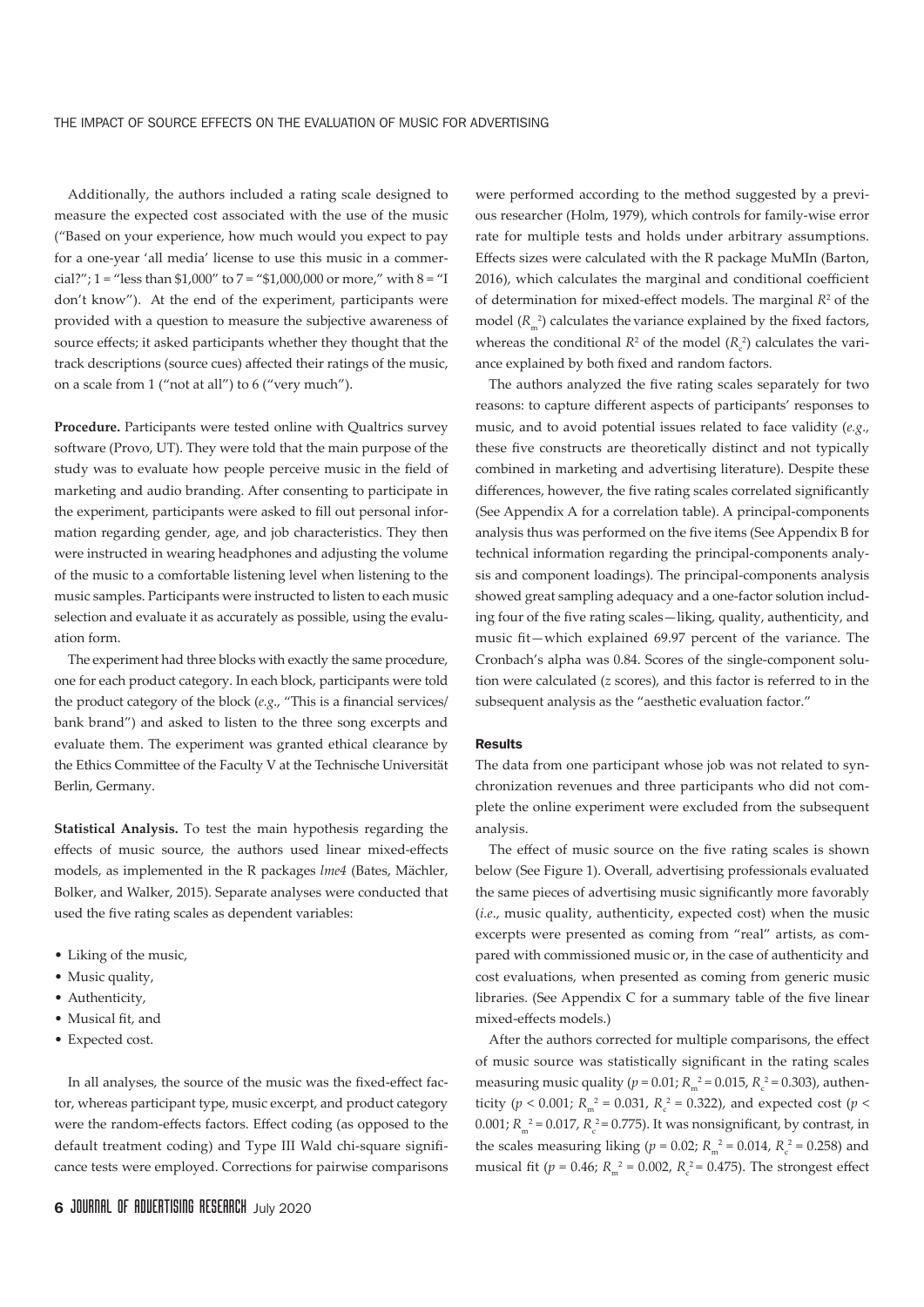



Note: Error bars represent the standard error. \* Denotes pairwise significant differences using Holm's method (1979). Rating scales as follows: liking scale from 1 (dislike extremely) to 6 (like extremely), music quality scale from 1 (very bad) to 6 (very good), authenticity scale from 1 (not at all) to 6 (very much), musical fit scale from 1 (very bad) to 6 (very good), expected cost scale from 1 (less than \$1,000) to 7 (\$1,000,000 or more).

of music source thus was observed when professionals evaluated the authenticity of the music, followed by the expected cost and the music quality.

The linear mixed-efect model using the aesthetic evaluation factor (*i.e*., the one-factor solution from the principal-components analysis) confrmed the main signifcant efect of music source,  $\chi^2$ (2, *N* = 46) = 12.69, *p* = 0.002, *R*<sub>m</sub><sup>2</sup> = 0.020, *R*<sub>c</sub><sup>2</sup> = 0.370. Pairwise comparisons indicated that when the music excerpts were presented as coming from an artist (*M* = 0.17, *SD* = 0.96), professionals gave signifcantly higher evaluations on the aesthetic evaluation factor than when the music was presented as commissioned (*M* = −0.13, *SD* = 0.99, *p* = 0.001) or as coming from a generic library (*M* = −0.04,  $SD = 1.03$ ,  $p = 0.04$ ). There were no significant differences between the commissioned music and generic library music  $(p = 0.21)$ .

To test whether there were signifcant diferences depending on the product category and gender of the participants, the authors repeated the analysis above, adding product category and gender as fixed factors as well as specifying an interaction term with music source. The efects of product category and participants' gender were nonsignifcant (all *p*s > 0.05).

### EXPERIMENT 2: NONPROFESSIONALS **Methods**

**Participants.** A total of 113 participants were part of the nonprofessional group (78 female, 35 male), aged 20–60 years (*M* = 43.37, *SD* = 9.65). The majority of participants (80 percent) were from the Americas (including South and North America), with the remaining 20 percent from Europe or other countries (*e.g*., one participant from Korea). Participants showed an average amount of musical training  $(M = 22.05, SD = 11.54, in the Gold–MSI musical train$ ing factor), corresponding to the 36th–37th percentiles of the data norm reported in previous research (Müllensiefen *et al.*, 2014).

Participants were recruited through SoundOut (www.soundout. com), an online recruitment panel of more than 2.5 million people that operates across the U.S., U.K., and European markets. There was a monetary compensation of \$1 to complete the survey, which lasted approximately 15 minutes. Participants were selected to match general demographic aspects of the professional group age range, gender, nationality, and level of musical training.

**Design, Materials, and Procedure.** The design, materials, and procedure were the same as used in Experiment 1, with the exception of one diference in the evaluation form: the rating scale measuring expected cost. Although assessing source efects on expected cost is important from the perspective of professionals because these costs can afect their client's budget, one cannot expect nonprofessionals to have any experience ataching prices for music from diferent sources. A choice nevertheless was made to include this scale in the nonprofessionals group for consistency, although the wording slightly was adapted to enable a better understanding.

To assess the impact of source efects on perceptions of brand value and music in a nonprofessional sample using a more valid approach, the authors designed three additional statements: "Based on this music, I am interested in fnding out more about this brand," "I am likely to watch advertisements about this brand if this music is used in the advertisement," and "I am interested in owning a copy of this music." Participants were asked to indicate how much they agreed with each of these statements, using a Likert scale from 1 ("strongly disagree") to 6 ("strongly agree").

**Statistical Analysis.** To test the efects of source on nonprofessionals' evaluations, the authors used the same statistical analysis employed in Experiment 1. Again, because the rating scales correlated significantly among them (See Appendix A for a correlation table), the authors performed a principal-components analysis on the fve scales (See Appendix B for technical information regarding the principal-components analysis and component loadings). The principal-components analysis indicated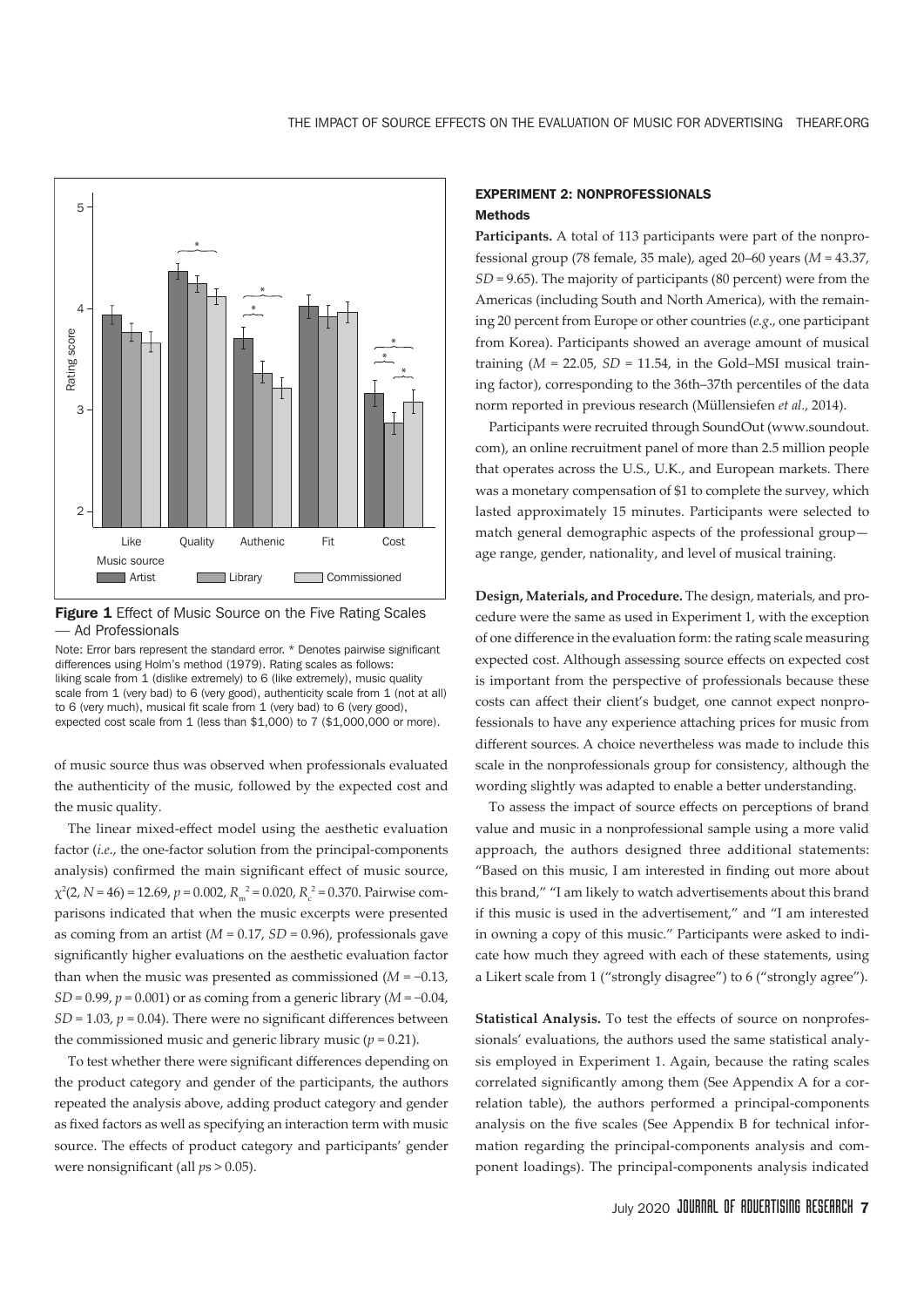



Figure 2 Effect of Music Source on the Evaluation of Advertising Music by Professionals and Nonprofessionals

Note: Error bars represent the standard error. Comm = Commissioned. Rating scales as follows: liking scale from 1 (dislike extremely) to 6 (like extremely), music quality scale from 1 (very bad) to 6 (very good), authenticity scale from 1 (not at all) to 6 (very much), musical fit scale from 1 (very bad) to 6 (very good), and expected cost scale from 1 (less than \$1,000) to 7 (\$1,000,000 or more).

great sampling adequacy and a one-factor solution with the same four rating scales—liking, quality, authenticity, and music ft which explained 73.98 percent of the variance and is referred to in the text as "aesthetic evaluation factor." The Cronbach's alpha was 0.88. Principal-components analysis scores were calculated (*z* scores).

To test whether source effects had different strengths for the professional and nonprofessional groups, the authors used a model-based confidence interval approach. Ninetyfive percent confidence intervals (CI) around the estimate of the fixed-effects coefficients thus were extracted from the linear mixed-effects models computed from the data of Experiment 1 (professionals) and Experiment 2 (nonprofessionals), according to the likelihood profle method. The model-based confdence intervals determined whether there were signifcant diferences in the evaluations of professionals and nonprofessionals for the three levels of the independent variable (music source) as well as quantifed the strength of the diference.

Treatment coding was used to code the contrasts between factor levels on the independent variable. "Artist" was used as the reference level for the comparisons of efect strengths with "library"

and "commissioned." "Library" was used as reference level for comparison with "commissioned." Note that the use of a fixed reference level focuses the statistical comparison on the diferences between levels, regardless of the overall (absolute) level of evaluative ratings. This is useful because the absolute level of ratings can difer between the two samples on some dependent variables but is not a primary interest in this study (see, *e.g*., "Authenticity" in Figure 2).

#### Results

The data of one participant who completed the survey in less than five minutes and one participant who gave the same scores on all rating scales for all songs were excluded.

Overall, the results of this second experiment showed that nonprofessionals were not influenced significantly by source cues when evaluating advertising music on any of the measured parameters. The results from linear mixed-efect models revealed nonsignifcant efects of music source in all models (See Appendix C for a summary table of the fve linear mixed-efects models): liking  $(p = 0.42; R_m^2 = 0.001, R_c^2 = 0.341)$ , music quality  $(p = 0.76; R_m^2 = 0.000)$ ,  $R_c^2$  = 0.360), authenticity (*p* = 0.08;  $R_m^2$  = 0.003,  $R_c^2$  = 0.366), musical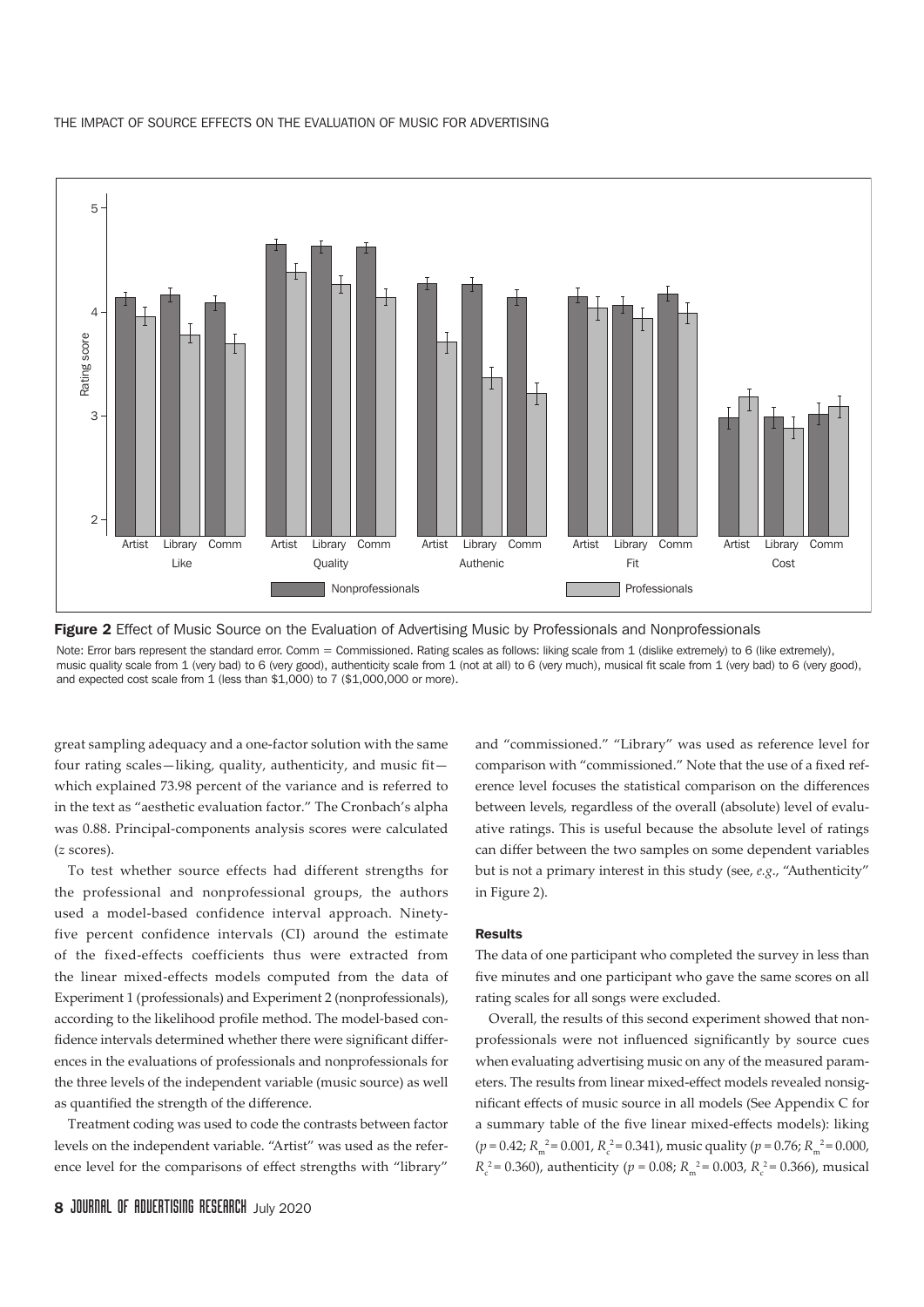fit (*p* = 0.48;  $R_m^2 = 0.000$ ,  $R_c^2 = 0.323$ ), and expected cost (*p* = 0.78;  $R_m^2$  = 0.001,  $R_c^2$  = 0.678). The linear mixed-effect model with the principal-components analysis single-solution factor (*i.e*., aesthetic evaluation) as dependent variable confrmed that the main efect of music source was nonsignificant,  $\chi^2(2, N = 111) = 1.46$ ,  $p = 0.48$ ,  $R_m^2$  = 0.001,  $R_c^2$  = 0.392.

In an effort to study further whether music source affected nonprofessionals' perceptions of brand value and music, the authors conducted three linear mixed-efects analyses using the three additional agreement scales. The effect of music source was nonsignificant for all three:

- "I am interested in finding out more about this brand,"  $\chi^2(2, N)$  $= 111$ ) = 2.48,  $p = 0.29$ ;
- "I am likely to watch advertisements about this brand if this music is used in the advertisement,"  $\chi^2(2, N = 111) = 1.20$ ,  $p = 0.55$ ; and
- "I am interested in owning a copy of this music,"  $\chi^2(2, N =$  $111$ ) = 2.28,  $p = 0.32$ .

To test whether there were signifcant diferences depending on the product category and participants' gender, the authors repeated the analysis, adding product category and gender as fxed factors as well as specifying an interaction term with music source. The efects of product category and participants' gender were nonsignificant (all  $ps > 0.05$ ).

#### PROFESSIONALS VERSUS NONPROFESSIONALS

The authors ploted the outcome of the linear mixed-efect models for each dependent variable comparing the two groups of participants (See Figure 2). The model-based CI approach is presented below, showing the estimates of the fxed-efects coefficients from the mixed-effects models in brackets and the 95 percent CI around them in squared brackets. Overall, the results indicate that professionals' evaluations of quality, authenticity, and expected cost were significantly different from nonprofessionals' evaluations. In particular, when participants evaluated the quality of the music, the difference on coefficient estimates between artists and commissioned music were signifcantly larger in the professional group (−0.28 [−0.47, −0.09]) than in the nonprofessional group (−0.05 [−0.17, 0.08]). There were no signifcant diferences in the other comparisons—artists versus library and commissioned versus library.

When the authors evaluated authenticity, the diference on coefficient estimates between artists and library was significantly larger in the professional group (−0.34 [−0.58, −0.10]) than in the nonprofessional group (−0.01 [−0.16, 0.13]). Similarly, the



**Figure 3** Awareness of Source Effects in Nonprofessionals And Professionals

Note: Violin plots are used in addition to box plots to show the probability density of the data at different values (smoothed using a kernel density estimator). \*\*\* Denotes that the difference between groups is highly significant. as indicated by an independent *t*-test.

diference between artists and commissioned music was also signifcantly larger in the professional group (−0.52 [−0.77, −0.28]), compared with the nonprofessional group (−0.15 [−0.30, −0.01]). There were no significant differences between commissioned and library music.

Finally, when the authors evaluated the expected cost for music use, the differences on coefficient estimates between artist and library music (−0.40 [0.56, −0.24]) and between artist and commissioned music (0.2 [−0.36, −0.04]) in the professional group were both signifcantly larger than those in the nonprofessional group (artist versus library music, 0.04 [−0.12, 0.20]; artist versus commissioned music, 0.05 [−0.10, 0.21]). There were no signifcant differences between commissioned and library music. These results quantify the strength of source efects in the two groups, indicating that the impact of the efects was signifcantly larger in the professional group than in the nonprofessional group when participants gave evaluations of quality, authenticity, and expected cost. The impact of source efects on the nonprofessional group was almost nonexistent.

The authors also compared the subjective awareness of source efects in the two groups. This was measured with a rating scale at the end of the experiment that asked participants whether they thought that the track descriptions (source cues) infuenced their ratings of the music, on a scale from 1 ("not at all") to 6 ("very much"). The authors charted the distribution of responses to this question in the two groups (See Figure 3). An independent *t* test confirmed that advertising professionals were significantly more aware of source efects (*M* = 3.49, *SD* = 1.64) than nonprofessionals (*M* = 2.37, *SD* = 1.64), *t*(700) = −10.0, *p* < 0.001.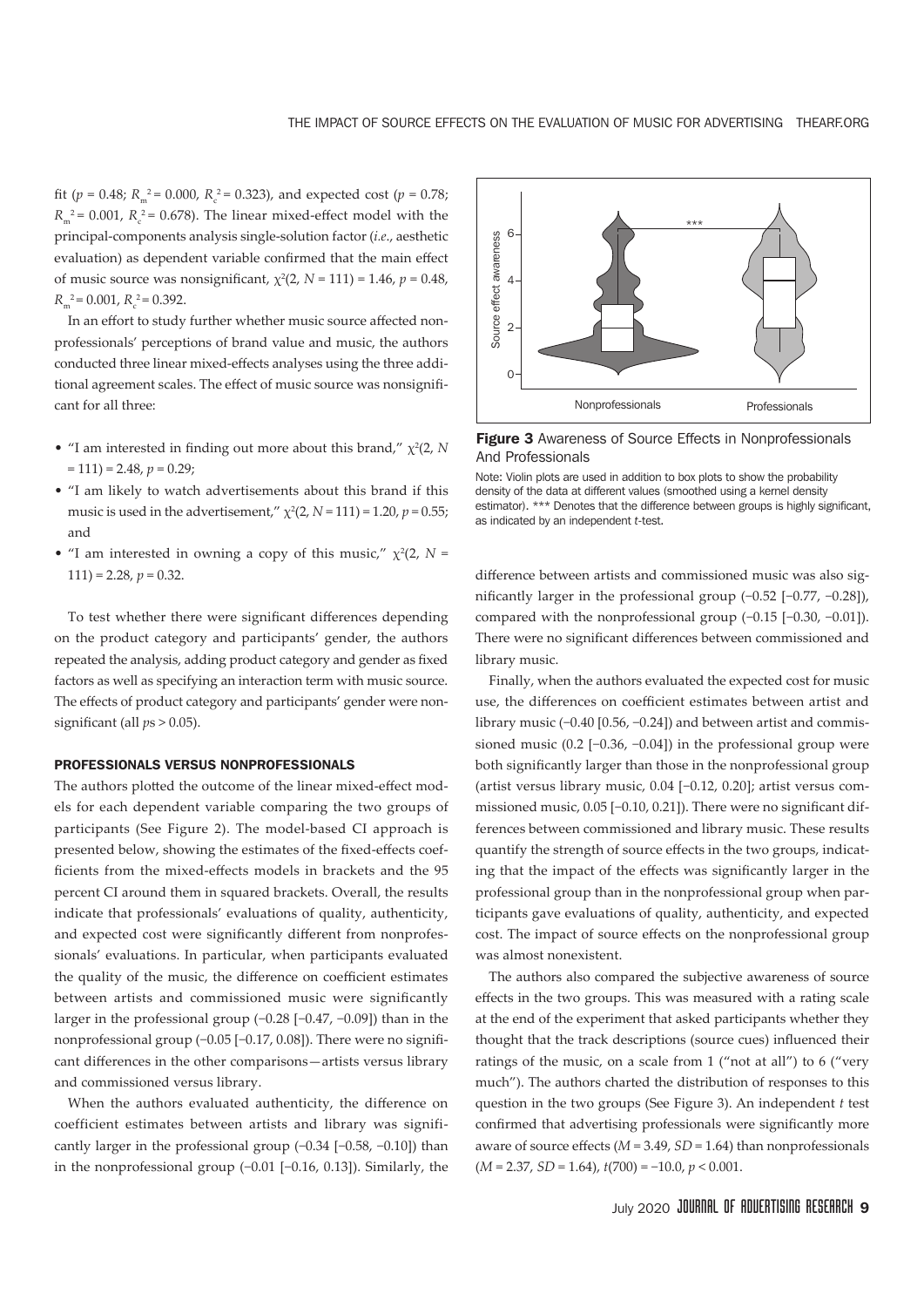#### GENERAL DISCUSSION

The results from two experiments show that considering the source of the music had a signifcant impact on professionals' evaluations of advertising music, whereas a group of nonprofessionals was not afected by source cues at all. These fndings were robust across the three product categories examined in this study, which were chosen on the basis of a list of the world's largest advertisers (AdAge, 2016). The authors' initial hypotheses regarding source efects on both professionals and nonprofessionals thus only partially can be confrmed. The diferential efects of music source in the two groups, however, raised important questions that may help advertisers and marketers improve their methods to select music for advertisements (*e.g*., by avoiding unnecessary costs for brands).

When it comes to brand messaging, music is a powerful tool in the advertiser's toolbox. Music choices have a direct impact on brand marketing, not only creatively but economically as well. It seems reasonable to expect that, when making judgments about aesthetics and costs for music used in advertising and marketing, experts in these felds would make more objective decisions than novices because they can take relevant information and experience into account. Results from this study suggest the opposite, however (See Figure 2): Whereas advertising experts were afected by source cues, nonexperts were not.

These results are consistent with literature on the "expert problem" (*e.g.*, Hall, Ariss, and Todorov, 2007; Reyna, Chick, Corbin, and Hsia, 2014; Taleb, 2007), which shows that more knowledge can reduce accuracy and consistency while increasing confdence in wrong decisions in a number of disciplines, such as clinical psychology and fnance. This also includes advertising and marketing (Tenzer and Murray, 2018, 2019). In the current study, the only group of participants assumed to be highly familiar with the music sources was the professional group. It is important to note that advertising professionals also were more aware of the infuence of source information than the group of nonprofessionals (See Figure 3). This fnding is a clear illustration that source efects can infuence professional judgment even though individuals are aware of the existence of such infuence. For domain experts in advertising, therefore, it may be difficult to build up effective cognitive defenses against source efects.

In the sample of professionals collected for this study, it was possible to gain signifcantly more favorable evaluations of music quality, authenticity, and expected cost by simply changing the atribution of the source (*i.e.*, when the music was presented as coming from "real" artists). With respect to assessing the expected cost of music use, this may not be surprising, given that music recorded and released by performing artists typically is licensed at a premium. Rights for both the publishing (for the

Considering the source of the music had a significant impact on professionals' evaluations of advertising music, whereas a group of nonprofessionals was not affected by source cues at all.

music composition) and the master (the recorded version of the music) must be negotiated and secured, which creates an expectation that artist performances are of higher value, both aesthetically and monetarily.

Why, however, did professionals also evaluate music sourced from performing artists as more authentic and having greater quality than the other sources? This fnding could be due to the associations of this source with higher levels of credibility and atractiveness compared with the other sources used in this study (*i.e.*, commissioned music and generic libraries). Advertising research consistently has shown that credible and atractive sources have a positive impact on atitudes and behavior (Goldsmith *et al*., 2000; Gotlieb and Sarel, 1991; Harmon and Coney, 1982; Wu and Shafer, 1987). Studies on music performance evaluation confrm that presenting the same piece of music with atractive and credible sources infuences its aesthetic evaluation positively (Anglada-Tort and Müllensiefen, 2017; Fischinger *et al*., 2018; Kroger and Margulis, 2016).

It is interesting to note that when the advertising music was presented as commissioned music, it received signifcantly lower ratings in quality and authenticity compared with music sourced in generic libraries. This fnding is counterintuitive, because commissioned music can offer a better fit with both the brand and the commercial. Commissioned music can be created to match predetermined creative criteria specifically. By contrast, music from generic libraries is accessible to anyone and therefore does not provide any unique aesthetic equity that could be owned by a brand. Future research is needed to better understand the differences between these two types of sources.

It is worth noting, however, that this patern of results was diferent when advertising professionals evaluated the expected cost of music use. In this case, music coming from generic libraries received the lowest ratings, which suggests that advertising professionals are aware that sourcing music in generic libraries is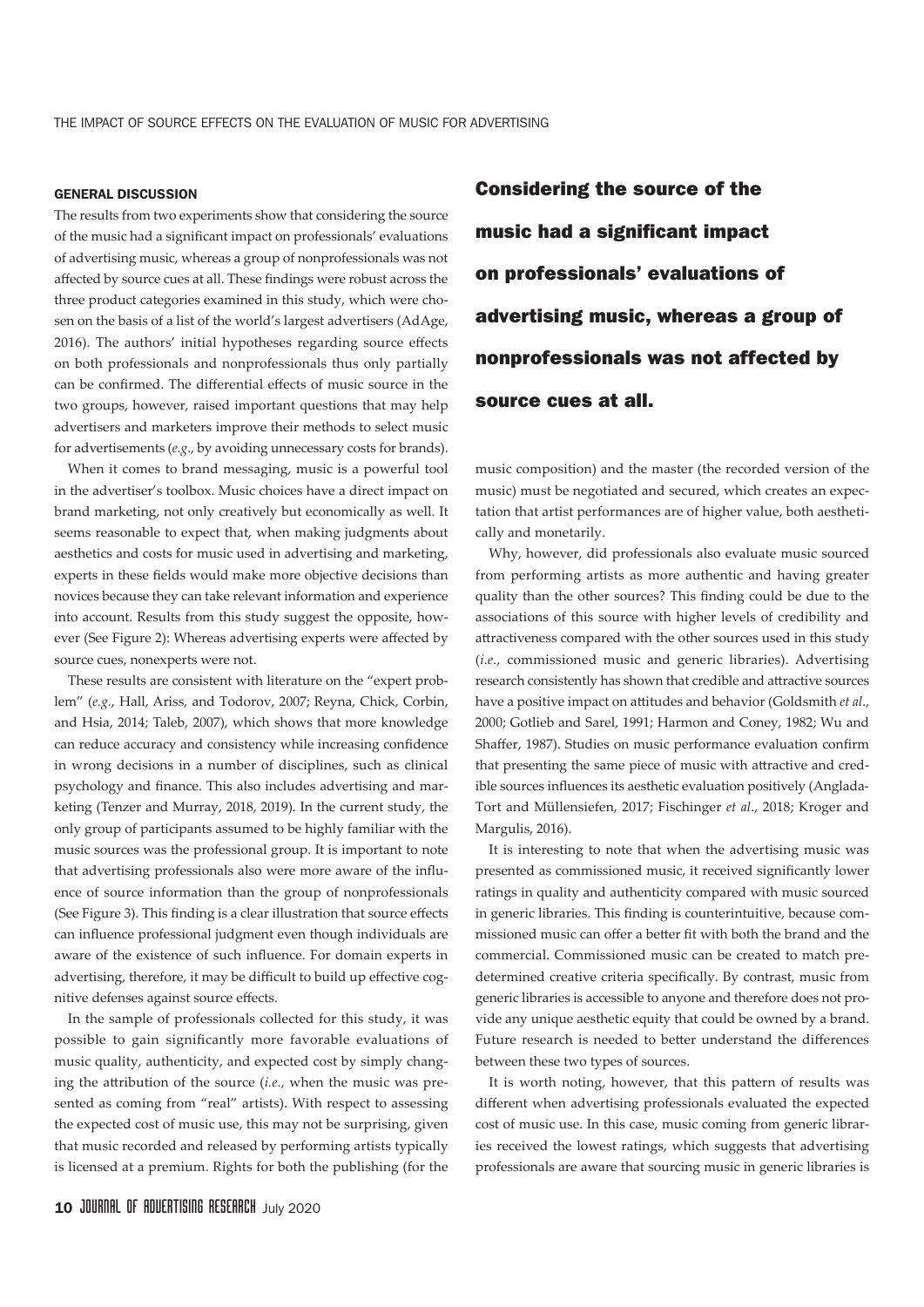cheaper than licensing tracks from performing artists or commissioning tracks from music agencies.

#### Limitations

The present study has three limitations. First, the experimental control of potential confounding variables might have forced an artifcial situation for participants. Participants were asked to evaluate music as being suitable for commercials in general product categories (*i.e*., soft drink, fashion, and fnancial services), without knowing the exact brands and products that were being evaluated.

What's more, participants did not have access to information typically available in this kind of evaluative process, including the target audience, the brand profle and personality, the visual content of the commercial, the communication strategy, and the marketing goals. In this regard, models of persuasion, such as the Elaboration Likelihood Model (Pety and Cacioppo, 1986; Pety, Wheeler, and Tormala, 2003) and the Heuristic–Systematic Model (Chaiken, Liberman, and Eagly, 1989), suggest that the potential of source factors to persuade people depend on their involvement when processing a message. When people are unmotivated or unable to process the message, for instance, source variables tend to be used as a simple cue or heuristic to assess the content, which makes source efects more likely to enhance persuasion, regardless of message quality.

It thus is possible that in a real-world situation, professionals are more involved in the evaluative process of choosing music for brands and, in turn, less infuenced by source cues. To avoid confounding efects (*e.g*., individual preferences, familiarity for brands and specific products, and conflict of interest), however, the authors decided to use generic product categories. They hence encourage future research to investigate source efects in the real world as well as a larger range of brand categories, products, and music stimuli.

Second, nonprofessionals were presented with source cues just like the group of advertising professionals, although it was not possible to know how these semantic frames were perceived by nonprofessionals. The third limitation concerns the comparison between the sample of professionals and nonprofessionals. In an ideal situation, these two groups would be matched perfectly in relevant demographics, such as age, gender, nationality, and level of musical training. In this study, however, there was a gender imbalance in the two groups. Although there were more men than women in the professional group, this patern was the opposite in the nonprofessional group. This imbalance in gender was a byproduct of the recruitment strategies used in the two experiments. Additional analyses nevertheless indicated that participants' gender did not have a significant effect on music evaluations, nor did it interact with the efects of the music source.

Advertisers should reconsider the conventional wisdom that these kinds of associations build stronger ties with consumers and generate greater sales.

#### Practical Implications

Many advertisers believe there are benefts that come from associating their brands with celebrities and music artists. Are these benefts real? Do consumers perceive advertising music sourced from artists as having more quality and authenticity than advertising music commissioned by music agencies or sourced from generic music libraries?

The findings from this study suggest that they do not. This adds to the body of research showing that advertisers should reconsider the conventional wisdom that these kinds of associations build stronger ties with consumers and generate greater sales (Ace Metrix, 2014). Advertisements using celebrities during the last five years of the Super Bowl, for example, underperformed those without celebrity endorsers (Taylor, 2016). Despite this fact, there was a considerable increase in celebrity endorsers in 2016's Super Bowl (Poggi, 2016; Taylor, 2016). The fndings observed in this study are in line with previous research highlighting the risks of using celebrities in advertisements (Amos *et al.*, 2008; Erdogan, 1999; Knoll and Mathes, 2017).

In the current study, all the music samples were produced by composers who were commissioned to write music specifcally for a commercial. When the music was played for advertising professionals, it was possible to signifcantly improve the subjective evaluation of these samples by simply changing the atribution of the music source. Perhaps more important for brands monitoring advertising costs, it also was possible to change the cost expectations through source manipulation. An advertising professional would have paid more money for the same track when told that it was coming from an artist as compared with commissioned music or music sourced from a generic music library.

In 2017, Spotify found itself roiled in a "fake artist" controversy when it offered playlists of songs that came from production music houses and music libraries that were operating under pseudonyms, making them appear like independent artists or bona fide acts (Gensler and Christman, 2017). This knowledge should give pause to brands and agencies when they are engaged in music searches. What if publishing companies were to employ their songwriters under a series of pseudonyms, ofering tracks to advertising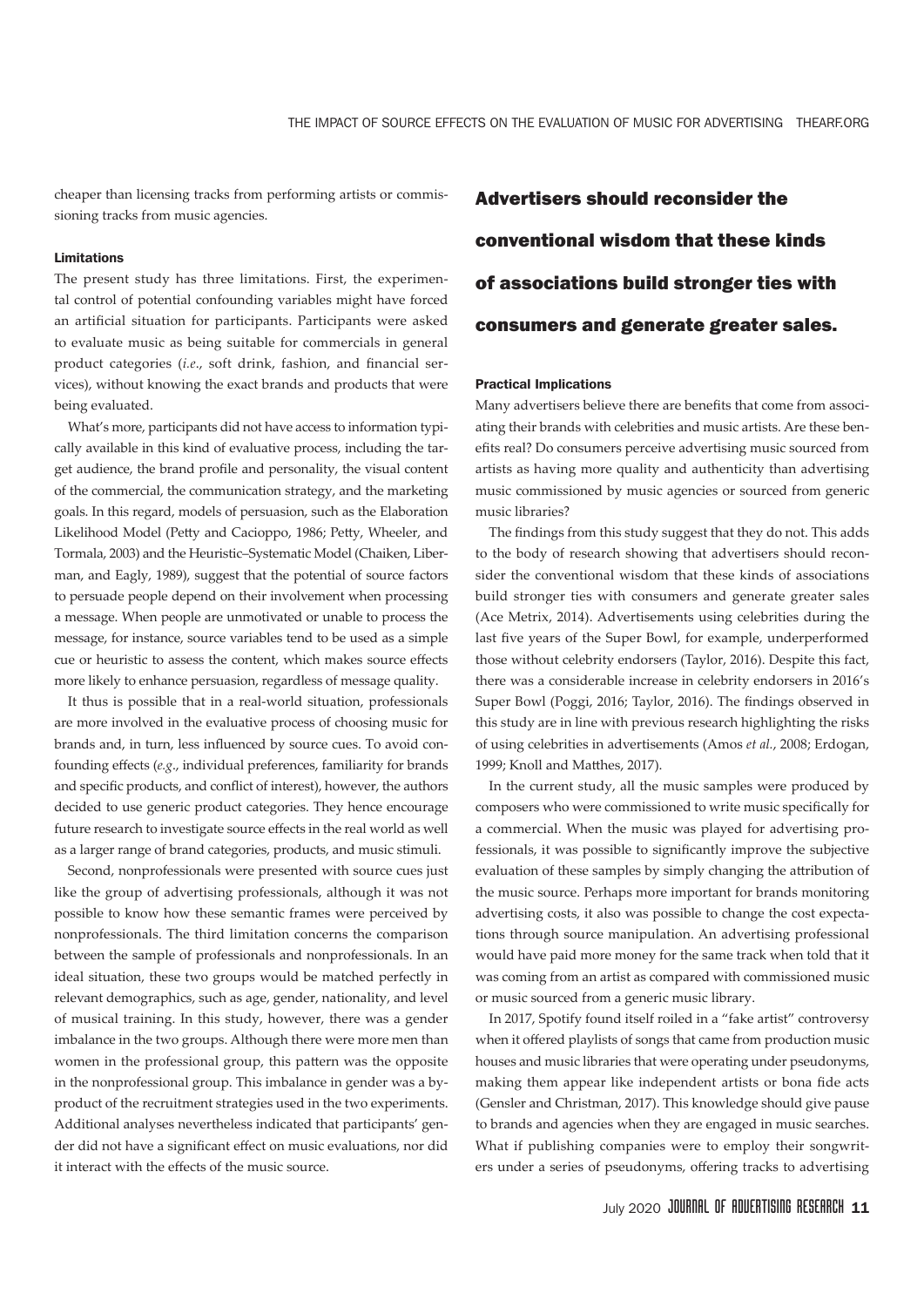agencies and brands as if these recordings were coming from a working artist or band? The music itself might have been tailored for specifc commercial usage, but source efects may contribute to advertising professionals having a more favorable opinion of the aesthetic qualities of the music and, with it, a willingness to pay higher costs. In such a scenario, the advertiser pays a premium, even though they may see little or no added benefit from a consumer perspective.

Having identifed the impact of source efects on advertising professionals, the inevitable question is how to mitigate this bias when making choices regarding music used in an advertising context. Making professionals aware of source efects certainly is one step toward mitigating the efects of source bias, because there is some evidence that awareness of bias can bring about change (Pope, Price, and Wolfers, 2013). Another efective intervention could rely on testing the music selections and their respective sources to measure their impact on target consumers, on the basis of criteria designed to quantify the perceptual and behavioral outcomes desired by the advertisers and clients.

In the case of consumers, such efects might work for or against the advertiser. Ataching a key performance indicator as a decision driver and then testing to see which music selection offers the best probable outcome could help professionals and brands make more efective choices and avoid potential negative impacts. Such an approach also could help address questions regarding music cost and return on investment.

On the one hand, if using music sourced from performing artists or celebrities has a generally positive impact, then the higher costs for the music would be justifed. On the other hand, if music from another source, such as commissioned music or a music library, performs as well as or beter than higher cost options, then advertisers could make cost decisions accordingly. Although a more methodical approach to music selection might add more time to the decision-making process, it certainly would benefit both advertising professionals and their clients, helping them offset source effects while potentially improving advertising costs and effectiveness in the process.

#### ABOUT THE AUTHORS

MANUEL ANGLADA-TORT is a doctoral candidate in the department of Audio Communication at the Technische Universität Berlin, Germany. He is also a visiting researcher in the Max Planck Institute for Empirical Aesthetics, Germany. Anglada-Tort's research interests include music psychology and aesthetics, auditory perception and cognition, and the use of music in advertising.

STEVE KELLER is the sonic strategy director for Studio Resonate at Pandora. His work explores the ways music and sound influence consumer perception and behavior and can be found in the *Journal of Advertising Research*, *Music and Medicine*, *Journal of Gastronomy and Food Science*, and *Journal of Food Quality and Preference*.

**JOCHEN STEFFENS** is a music and sound researcher and recently appointed professor of musical acoustics at Düsseldorf University of Applied Sciences. His research areas include the perception of music and sound and their influence on emotional, cognitive, and behavioral processes.

DANIEL MÜLLENSIEFEN is a professor in psychology and codirector of the master of science program in music, mind, and brain at Goldsmith's, University of London. His main field of research is music psychology, with a focus on individual differences in musical abilities and music in advertising.

#### **REFERENCES**

ACE METRIX. (2014). "The Impact of Celebrities in Advertising" [white paper]. Retrieved from http://www.acemetrix.com/wp-content/ uploads/2015/09/Ace\_Metrix\_Insight\_CelebAdsDeux.pdf

*AdAge*. (2016, December). "World's Largest Advertisers 2016." Retrieved from htps://adage.com/datacenter/globalmarketers2016

Allan, D. "Sound Advertising: A Review of the Experimental Evidence on the Efects of Music in Commercials on Atention, Memory, Atitudes, and Purchase Intention." *Journal of Media Psychology* 12, 3 (2007): 1–35.

Amos, C., G. HOLMES, and D. STRUTTON. "Exploring the Relationship between Celebrity Endorser Efects and Advertising Efectiveness: A Quantitative Synthesis of Efect Size." *International Journal of Advertising* 27, 2 (2008): 209–234.

Anglada-Tort, M., and D. Müllensiefen. "The Repeated Recording Illusion: The Efects of Extrinsic and Individual Diference Factors on Musical Judgements." *Music Perception* 35, 1 (2017): 92–115.

Barton, K. (2020). "Package 'MuMIn." Retrieved from The Comprehensive R Archive Network website: htps://cran.r-project.org/web/packages/ MuMIn/MuMIn.pdf

Bates, D., M. Mächler, B. Bolker, and S. Walker. "Fiting Linear Mixed-Efects Models Using lme4." *Journal of Statistical Software* 67, 1 (2015): 1–48.

Berman, G., and K. D. Fryer. *Introduction to Combinatorics*. Amsterdam: Elsevier, 2014.

BULLERJAHN, C. "The Effectiveness of Music in Television Commercials." In *Music and Manipulation: On the Social Uses and Social Control of Music*, S. Brown and U. Volgsten, eds. New York: Berghahn Books, 2006.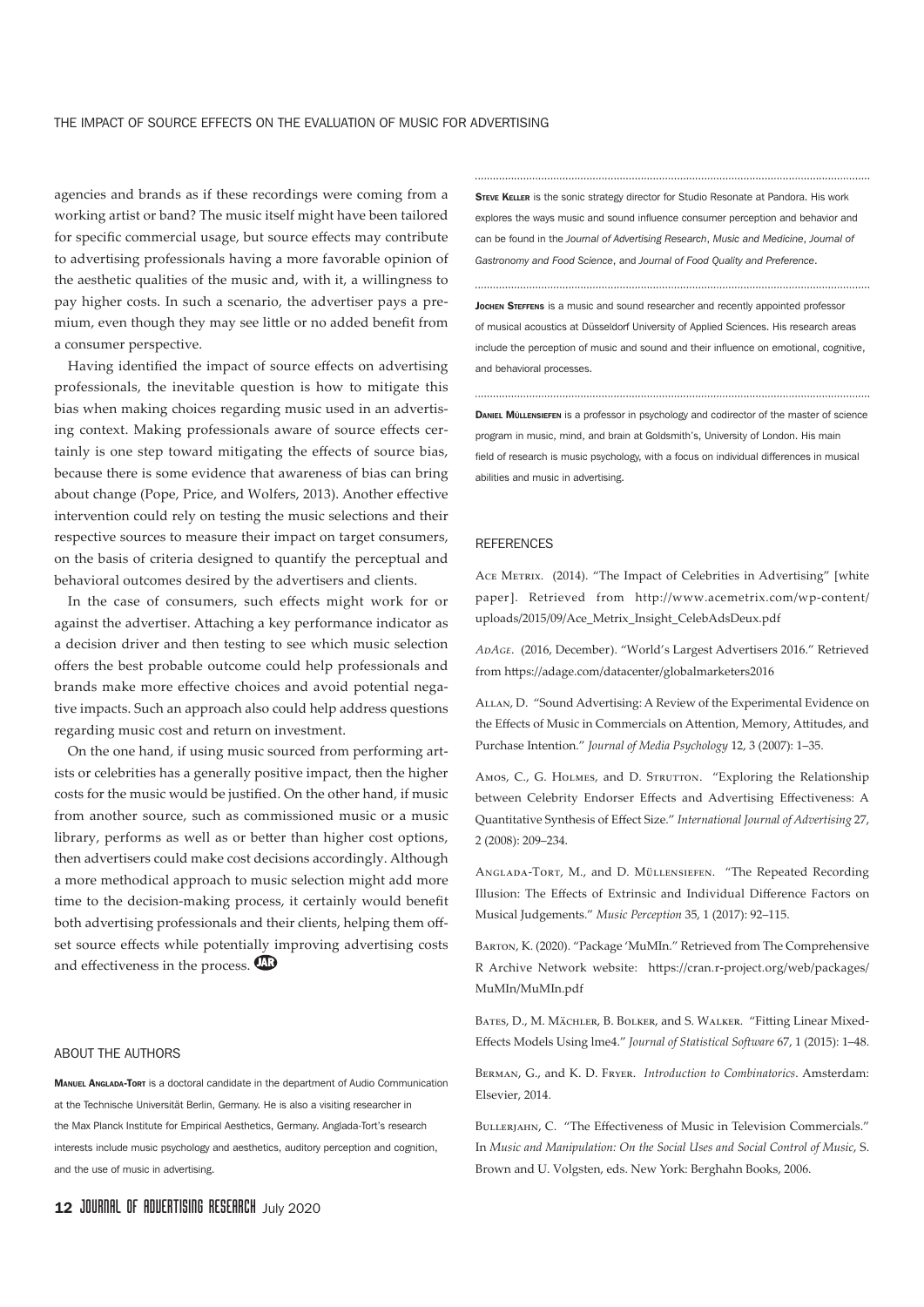Chaiken, S., A. Liberman, and A. H. Eagly. "Heuristic and Systematic Processing within and beyond the Persuasion Context." In *Unintended Thought*, J. S. Uleman and J. A. Bargh, eds. New York: Guilford Press, 1989.

Dholakia, R., and B. Sternthal. "Highly Credible Sources: Persuasive Facilitators or Persuasive Liabilities?" *Journal of Consumer Research* 3, 4 (1977): 223–232.

Erdogan, B. Z. "Celebrity Endorsement: A Literature Review." *Journal of Marketing Management* 15, 4 (1999): 291–314.

FENG, B., and E. L. MACGEORGE. "The Influences of Message and Source Factors on Advice Outcomes." *Communication Research* 37, 4 (2010): 553–575.

FISCHINGER, T., M. KAUFMANN, and W. SCHLOTZ. "If It's Mozart, It Must Be Good? The Infuence of Textual Information and Age on Musical Appreciation." *Psychology of Music* (2018): Published online ahead of print. htps://doi.org/10.1177/0305735618812216

Furnham, A., S. Abramsky, and B. Gunter. "A Cross-Cultural Content Analysis of Children's Television Advertisements." *Sex Roles* 37, 1–2 (1997): 91–99.

Gensler, A., and E. Christman. (2017, July 19). "How Spotify's 'Fake Artist' Controversy Has Increased Tensions with Label Partners, Could Hurt Its Botom Line." Retrieved from the *Billboard* website: htps://www.billboard. com/articles/business/7872889/spotify-fake-artist-playlist-controversyrecord-label-tensions-ipo

Goldsmith, R. E., B. A. Lafferty, and S. J. Newell. "The Impact of Corporate Credibility and Celebrity Credibility on Consumer Reaction to Advertisements and Brands." *Journal of Advertising* 29, 3 (2000): 43–54.

GOTLIEB, J. B., and D. SAREL. "Comparative Advertising Effectiveness: The Role of Involvement and Source Credibility." *Journal of Advertising* 20, 1 (1991): 38–45.

HALL, C. C., L. Ariss, and A. Toporov. "The Illusion of Knowledge: When More Information Reduces Accuracy and Increases Confdence." *Organizational Behavior and Human Decision Processes* 103, 2 (2007): 277–290.

Hamp, A. (2018, February 2). "Songs for Screens: Super Bowl Synchs Are Roaring toward a 25% Revenue Increase for Top Publishers." Retrieved from the *Variety* website: htp://variety.com/2018/music/news/songs-forscreens-super-bowl-synchs-are-roaring-toward-a-25-revenue-increase-fortop-publishers-1202685365/

HARMON, R. R., and K. A. CONEY. "The Persuasive Effects of Source Credibility in Buy and Lease Situations." *Journal of Marketing Research* 19 (1982): 255–260.

Hecker, S. "Music for Advertising Efect." *Psychology & Marketing* 1, 3–4 (1984): 3–8.

HETTINGER, H. A Decade of Radio Advertising. Chicago: University of Chicago Press, 1933.

Holm, S. "A Simple Sequentially Rejective Multiple Test Procedure." *Scandinavian Journal of Statistics* 6 (1979): 65–70.

Hovland, C. I., and W. Weiss. "The Infuence of Source Credibility on Communication Efectiveness." *Public Opinion Quarterly* 15, 4 (1951): 635– 650.

Hovland, C. I., I. L. Janis, and H. H. Kelley. *Communication and Persuasion*. New Haven, CT: Yale University Press, 1953.

International Federation of the Phonographic Industry. (2019). "IFPI Global Music Report 2019." Retrieved from htp://www.ifpi.org/ downloads/GMR2019.pdf

Kellaris, J. J., A. D. Cox, and D. Cox. "The Efect of Background Music on Ad Processing: A Contingency Explanation." *Journal of Marketing* 57, 4 (1993): 114–125.

KNOLL, L. and J. MATTHES. "The Effectiveness of Celebrity Endorsements: A Meta-Analysis." *Journal of the Academy of Marketing Science* 45, 1 (2017): 55–75.

KROGER, C., and E. H. MARGULIS. "'But They Told Me It Was Professional': Extrinsic Factors in the Evaluation of Musical Performance." *Psychology of Music* 45, 1 (2016): 49–64.

LANTOS, G. P., and L. G. CRATON. "A Model of Consumer Response to Advertising Music." *Journal of Consumer Marketing* 29, 1 (2012): 22–42.

MacInnis, D. J., and C. W. Park. "The Diferential Role of Characteristics of Music on High- and Low-Involvement Consumers' Processing of Ads." *Journal of Consumer Research* 18, 2 (1991): 161–173.

MÜLLENSIEFEN, D., B. GINGRAS, L. STEWART, and J. Musil. "The Musicality of Non-Musicians: An Index for Measuring Musical Sophistication in the General Population." *PLoS ONE* 9, 2 (2014): e89642.

North, A., and D. Hargreaves. *The Social and Applied Psychology of Music*. New York: Oxford University Press, 2008.

Ohanian, R. "The Impact of Celebrity Spokespersons' Perceived Image on Consumers' Intention to Purchase." *Journal of Advertising Research* 31 (1991): 46–54.

Passman, J. "The Gatekeepers That Control the Placement of Music in Commercials." *Forbes*, March 9, 2017. Retrieved from htps://www.forbes. com/sites/jordanpassman/2017/03/09/the-gatekeepers-that-control-theplacement-of-music-in-commercials/#4e70c57c407f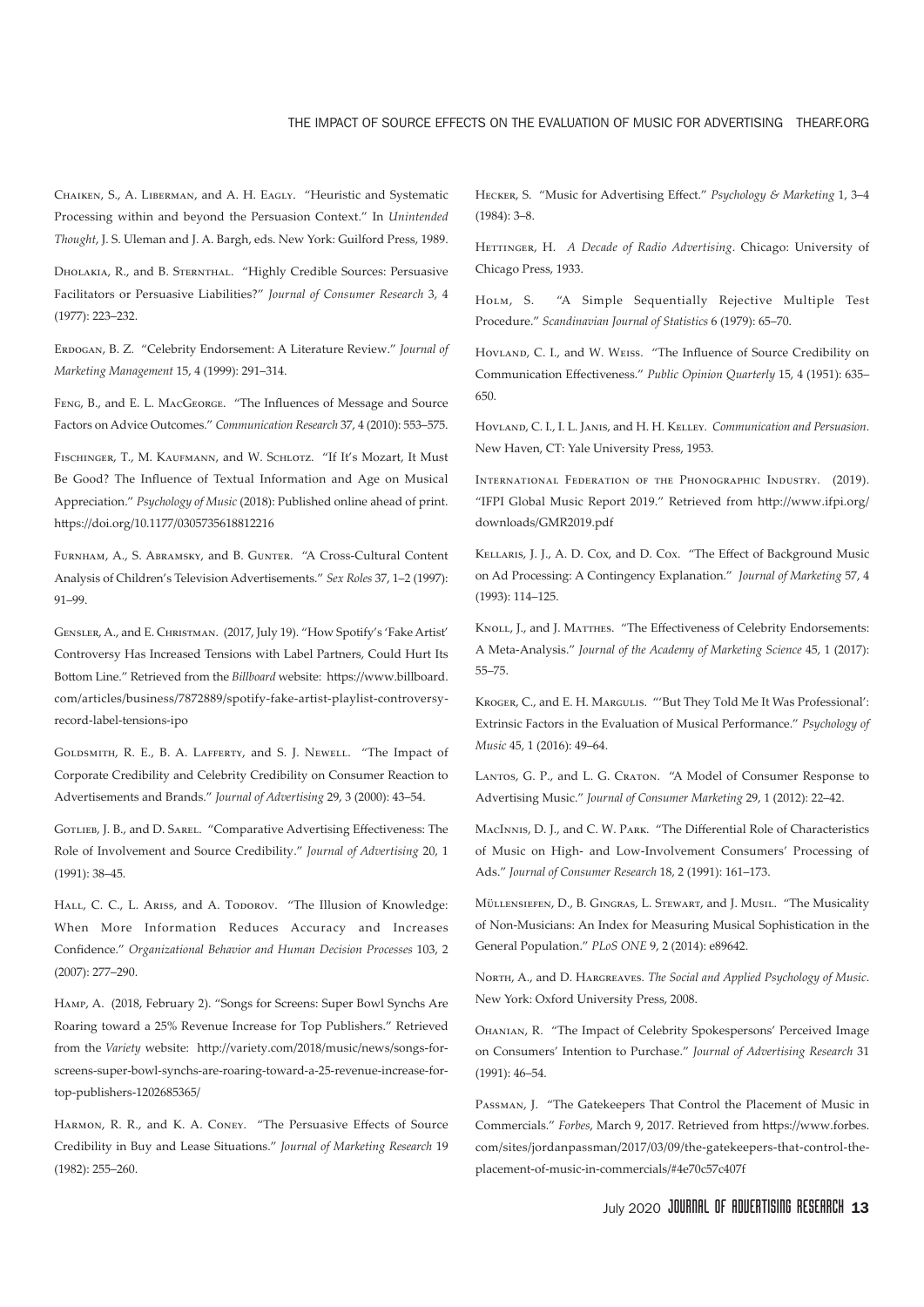PETTY, R. E., and J. T. CACIOPPO. "The Elaboration Likelihood Model of Persuasion." In *Advances in Experimental Social Psychology*, Vol. 19, L. Berkowitz, ed. New York: Academic Press, 1986.

PETTY, R. E., S. C. WHEELER, and Z. L. TORMALA. "Persuasion and Attitude Change." In *Handbook of Psychology. Vol. 5: Personality and Social Psychology*, T. Millon and M. J. Lerner, eds. Hoboken, NJ: Wiley, 2003.

Poggi, G. (2016, February 1). "Why Super Bowl 50 Is Poised to Be 'Celeb Bowl.'" *Advertising Age*, February 1, 2016. Retrieved from htps://adage. com/article/special-report-super-bowl/super-bowl-50-poised-celebbowl/302457/

POPE, D., P. PRICE, and J. WOLFERS. "Awareness Reduces Racial Bias" (Working Paper 19765). Cambridge, MA: National Bureau of Economic Research, 2013.

PORNPITAKPAN, C. "The Persuasiveness of Source Credibility: A Critical Review of Five Decades' Evidence." *Journal of Applied Social Psychology* 34 (2004): 243–281.

PRIESTER, J. R., and R. E. PETTY. "The Influence of Spokesperson Trustworthiness on Message Elaboration, Attitude Strength, and Advertising Efectiveness." *Journal of Consumer Psychology* 13, 4 (2003): 408–421.

REYNA, V. F., C. F. CHICK, J. C. CORBIN, and A. N. HSIA. "Developmental Reversals in Risky Decision Making: Intelligence Agents Show Larger Decision Biases than College Students." *Psychological Science* 25, 1 (2014): 76–84.

RUTH, N., and B. SPANGARDT. "Research Trends on Music and Advertising." *Mediterranean Journal of Communication* 8, 2 (2017): 18–23.

Shevy, M., and K. Hung. "Music in Television Advertising and Other Persuasive Media." In *The Psychology of Music in Multimedia*, S.-L. Tan, A. J. Cohen, S. D. Lipscomb, and R . A. Kendall, eds. Oxford, U.K.: Oxford University Press, 2013.

Shimp, T. A. *Advertising Promotion: Supplemental Aspects of Integrated Marketing Communications*, 5th ed. Fort Worth, TX: Dryden Press, 2000.

Taleb, N. N. *The Black Swan: The Impact of the Highly Improbable*, Vol. 2. New York: Random House, 2007.

Tauchnitz, J. *Werbung mit Musik: Theoretische Grundlagen und experimentelle Studien zur Wirkung von Hintergrundmusik in der Rundfunkund Fernsehwerbun*g [*Advertising With Music: Theoretical Foundations and Experimental Studies on the Efect of Background Music in Radio and Television Advertising*]. Heidelberg, Germany: Physica, 1990.

Taylor, C. R. "Some Interesting Findings About Super Bowl Advertising." *International Journal of Advertising* 35, 2 (2016): 157–170.

Tenzer, A., and I. Murray. (2018). "Why We Shouldn't Trust Our Gut Instincts" [white paper]. Retrieved from the Reach Solutions website: https://www.reachsolutions.co.uk/sites/default/files/2018-07/TMS%20 Why%20We%20Shouldn't%20Trust%20Our%20Gut%20Instinct%20 White%20Paper.pdf

Tenzer, A., and I. Murray. (2019). "The Empathy Delusion" [white paper]. Retrieved from the Reach Solutions website: htps://www.reachsolutions. co.uk/sites/default/files/2019-07/Reach%20Solutions%20The%20 Empathy%20Delusion%20V2.pdf

Thompson, D. V., and P. Malaviya. "Consumer-Generated Ads: Does Awareness of Advertising Co-Creation Help or Hurt Persuasion?" *Journal of Marketing* 77, 3 (2013): 33–47.

WILSON, E. J., and D. L. SHERRELL. "Source Effects in Communication and Persuasion Research: A Meta-Analysis of Efect Size." *Journal of the Academy of Marketing Science* 21, 2 (1993): 101.

Wu, C., and D. R. SHAFFER. "Susceptibility to Persuasive Appeals as a Function of Source Credibility and Prior Experience with the Atitude Object." *Journal of Personality and Social Psychology* 52, 4 (1987): 677–688.

## Appendix A

Pearson Correlations among the Five Rating Scales (Experiment 1: Professionals)

| <b>Scale</b> | Like | <b>Ouality</b> | <b>Authentic</b> | - Fit | Cost |
|--------------|------|----------------|------------------|-------|------|
| Liking       |      | 0.73           | 0.69             | 0.55  | 0.14 |
| Quality      | 0.73 |                | 0.61             | 0.54  | 0.20 |
| Authentic    | 0.69 | 0.61           |                  | 0.40  | 0.10 |
| Fit          | 0.55 | 0.54           | 0.40             |       | 0.21 |
| Cost         | 0.14 | 0.20           | 0.10             | 0.21  |      |
|              |      |                |                  |       |      |

Scale Like Quality Authentic Fit Cost

(Experiment 2: Nonprofessionals)

| Liking    |      | 0.73 | 0.70 | 0.67 | 0.30 |
|-----------|------|------|------|------|------|
| Quality   | 0.73 |      | 0.67 | 0.60 | 0.33 |
| Authentic | 0.70 | 0.67 |      | 0.57 | 0.28 |
| Fit       | 0.67 | 0.60 | 0.57 | --   | 0.34 |
| Cost      | 0.30 | 0.33 | 0.28 | 0.34 |      |

Pearson Correlations among the Five Rating Scales